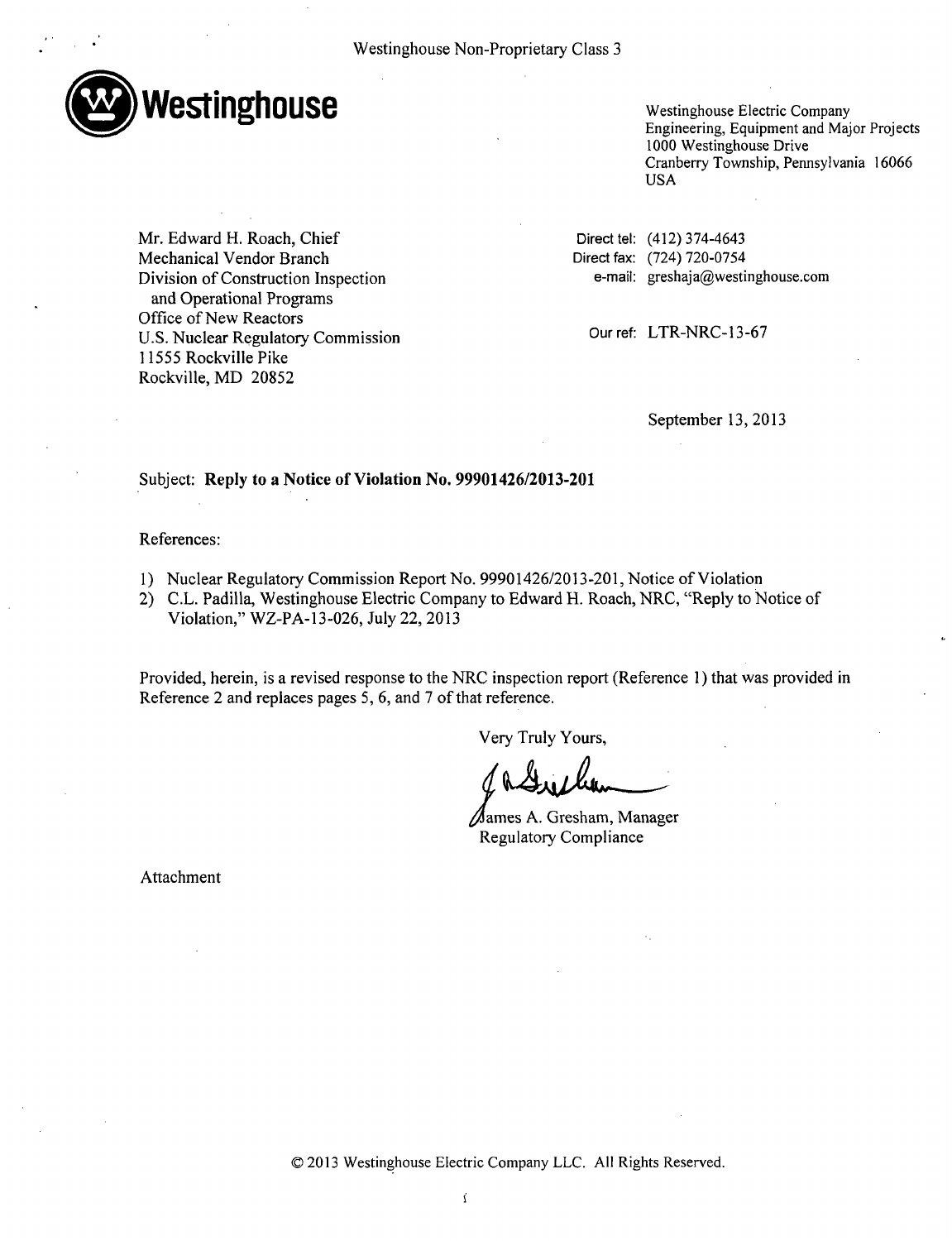## Notice of Violation **99901426/2013-201**

**A.** Title 10 of the Code of Federal Regulations (10 CFR) Part 21, Section 21.21(a)(1), "Notification of failure to comply or existence of a defect and its evaluation," states, in part, "Each individual, corporation, partnership, dedicating entity, or other entity subject to the regulations in this part shall adopt appropriate procedures to evaluate deviations and failures to comply to identify defects and failures to comply associated with substantial safety hazards as soon as practicable, and, except as provided in paragraph (a)(2) of this section, in all cases within 60 days of discovery, in order to identify a reportable defect or failure to comply that could create a substantial safety hazard, were it to remain uncorrected."

Contrary to the above, as of May 8, 2013, Western Zirconium failed to adopt appropriate procedures to evaluate deviations and failures to comply associated with substantial safety hazards as soon as practicable and, except as provided in paragraph (a)(2) of this section, in all cases within 60 days of discovery. Specifically:

1. Westinghouse Policy/Procedure WEC 21.0, "Identification and Reporting of Conditions Adverse to Safety," Revision 4.1, dated October 21, 2008, was not an appropriate procedure to ensure evaluation of deviations and failures to comply associated with substantial safety hazards within 60 days of discovery. As a result, Westinghouse failed to perform timely evaluation for Issue Report Corrective Action Plan (CAP) #08-231-M033. CAP #08-231-M033 was initiated on August 18, 2008, for four lots of Global Nuclear Fuel (GNF) Zr2 bar that failed grain size test and metallography test for atypical grains. Westinghouse Issue Review Committee evaluated CAP #08-231-M033 and concluded that the issue potentially represents a significant defect or noncompliance adverse to safety on August 20, 2008, which first identified the existence of a deviation. Westinghouse completed its evaluation of this deviation in a letter to file (LTR-RCPL-08-220) on December 10, 2008, which was 112 days after the date of discovery.

This issue has been identified as Violation 99901426-2013-201-01.

## Response:

1) The reason for the violation:

The NOV raises three main points which are summarized below with the Westinghouse response:

a. Westinghouse Policy/Procedure WEC 21., dated October 21, 2008 was not an appropriate procedure.